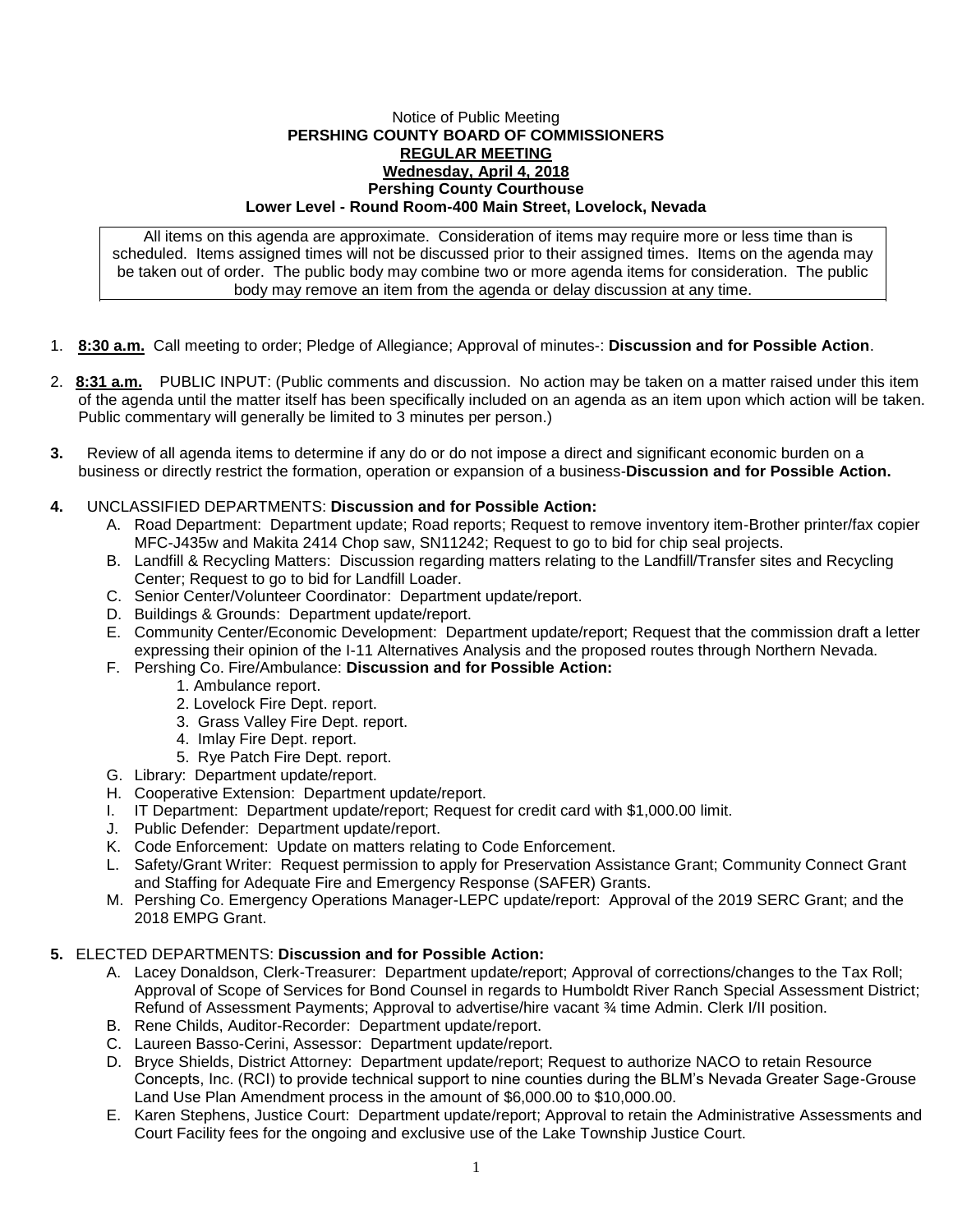- F. Jerry Allen, Sheriff: Update/report on matters relating to the Pershing County Sheriff's Office; Approval of Interlocal Agreement between Pershing County Sheriff's Office and the State of Nevada to use Silverflume for a business license Portal; Approval of Youth Resource Officer grant; Approval to exchange K9 "Jax" for new K9 and supervisor training.
- 6. Update on progress of site location, design, funding, amenities and construction of future Law Enforcement Center-**Discussion and for Possible Action**.
- 7. Jeff Elerick, Pershing County Road Dept.: Request for approval to start a vehicle repair shop, pursuant to Pershing County Personnel Policies Chapter 6.4.8, "outside employment", - **Discussion and for Possible Action**.
- 8. Salary Resolutions: B. Mederios (Clerk-Treasurer); T. Gallagher (Planning/Building Dept.)- **Discussion and for Possible Action**.
- 9. Recess for Liquor Board meeting.
- 10. **9:30 a.m.** Convene Liquor Board Meeting: Request by Nile Valley Race Club-Lovelock Speedway for a Special/Non-profit Events Liquor License- **Discussion and for Possible Action**. Reconvene Commission meeting.
- *11.* Proclamations and Awards: **Discussion and for Possible Action**-(The Pershing County Board of Commissioners may make a Proclamation or present a service or other award on behalf of the County) *Child Abuse Prevention Month; National Volunteer Week.*
- 12. Resolution creating a committee to work on the 100th Anniversary Celebration for Pershing County in 2019- **Discussion and for Possible Action**.
- 13. Correspondence.
- 14. **10:00 a.m.** PLANNING & BUILDING DEPARTMENT/IMLAY WATER SYSTEM MATTERS: Update on matters relating to the department.
- 15. Fred Steinmann, DPPD, Assistant Research Professor, College of Business, UNR: Presentation from the Nevada Chapter of the American Planning Association and the Nevada Leadership Program-UCED regarding the February 2017 Nevada Planning guide and professional development opportunities offered by the Chapter and the Nevada Leadership Program-**Discussion and for Possible Action**.
- 16. 11<sup>th</sup> Judicial District Court-Request for direction on how to proceed with a grant for Courthouse Security involving physical modifications to hallways and offices in the Courthouse or hiring part-time security to perform screening at one entrance of the Courthouse-**Discussion and for Possible Action**.
- 17. Approval to write letter for support for Amtrak to stop in Lovelock, NV- **Discussion and for Possible Action**.
- 18. Approval of Vouchers-**Discussion and for Possible Action**.
- 19. The Board of County Commissioners may meet in a closed labor session pursuant to NRS 288.220 to meet with the County's labor representative regarding labor negotiations.
- 20. Litigation Meeting.
- 21. Report from Legal Counsel.
- 22. Report from Administrative Assistant-County Commissioner's Office; Request for higher room rate for Commissioner Robert McDougal to attend CNRWA meeting in Eureka, NV on April 27, 2018- **Discussion and for Possible Action**.
- 23. Update on matters relating to the Pershing County Economic Development and Conservation Act- **Discussion and for Possible Action.**
- 24. Items for future agendas-**Discussion and for Possible Action.**